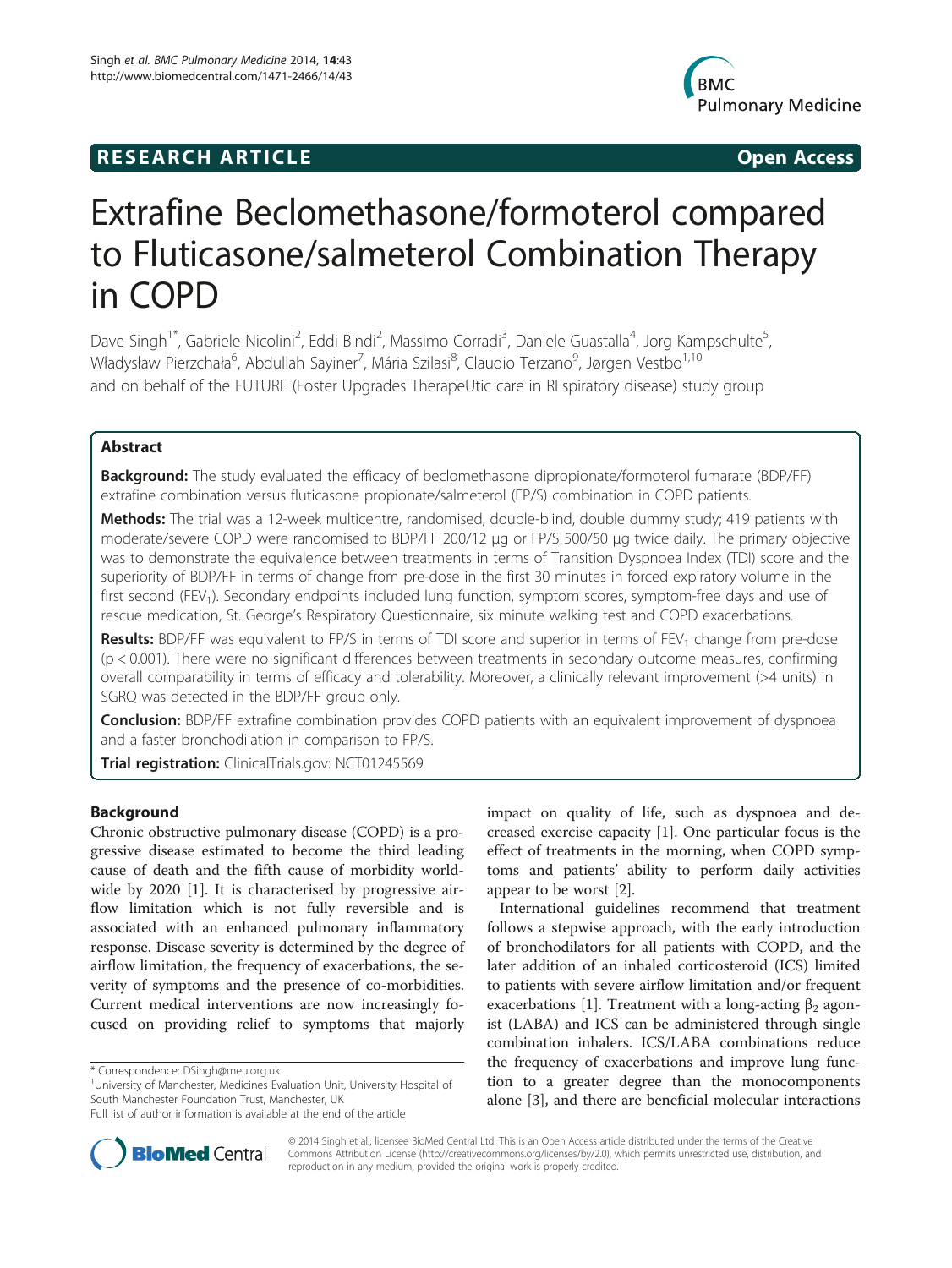between these drugs that can potentiate their effectiveness [\[4](#page-7-0)[,5](#page-8-0)]. However, high ICS doses have been associated with an increased risk of pneumonia [[6-8](#page-8-0)]. Hence, the dose–response relationship of ICS in COPD is currently a matter of debate [\[1](#page-7-0)], especially since head-to-head studies comparing different dosages of ICS in COPD are still lacking [\[9](#page-8-0)].

The ICS/LABA combination beclomethasone dipropionate 100 μg plus formoterol fumarate 6 μg (BDP/FF) is an extrafine formulation that optimises small particle deposition throughout the bronchial tree, including the small airways; It is licensed for use in asthma, and is being developed as a treatment for COPD [[10,11](#page-8-0)]. FF is a LABA with a rapid onset of action [[12](#page-8-0)], while in contrast the LABA salmeterol has a slow onset of action. Consequently, a potential advantage of FF over salmeterol when used in combination inhalers is that the morning dose can more rapidly improve lung function, and so provide greater benefits for COPD patients who suffer with morning symptoms [[13,14\]](#page-8-0).

The aim of the FUTURE trial was to compare the efficacy of two fixed combination therapies that deliver different ICS doses; extrafine BDP/FF versus fluticasone / salmeterol (FP/S) where the daily ICS doses are 400 μg and 1000 μg / day respectively. We measured symptoms and lung function after 12 weeks to compare the efficacy of these treatments. Furthermore, we also investigated the acute bronchodilator effects in the morning to study differences that might be due to the onset of action of the LABAs.

## Methods

## Patients

This study was carried out in 76 outpatient respiratory clinics throughout Europe and included patients aged  $\geq$  40 years with a diagnosis of moderate to severe COPD. Inclusion criteria were: smoking history  $\geq 10$  pack years; regular bronchodilator use in the previous 2 months; post-bronchodilator forced expiratory volume measured in the first second  $(FEV_1) < 60\%$  of predicted; postbronchodilator  $FEV_1/forced$  vital capacity  $(FVC) < 0.7$ ; an increase in  $FEV_1 \geq 5\%$  from baseline following administration of 400 μg of salbutamol; a Baseline Dyspnoea Index (BDI) focal score  $\leq 10$  at the screening and randomisation, and a history of  $\leq$  one COPD exacerbation treated with antibiotics or systemic corticosteroids in the previous 12 months. Patients were excluded if they had been diagnosed with asthma, other respiratory disorders, or any other clinically relevant condition that could have interfered with the evaluation of results.

The study was performed in accordance with the principles of the Declaration of Helsinki and with the Good Clinical Practice guidelines recommended by the International Conference on Harmonization of Technical Requirements. The protocol was approved by the Institutional Review Board of each centre (a list is shown in Additional file [1](#page-7-0)), and informed written consent was obtained from each participant prior to study entry.

#### Study design

This was a randomised, double-blind, double-dummy, 2-arm parallel group study. After a screening visit, patients entered a 2-week run-in period, where they received inhaled ipratropium bromide (Atrovent® Inhaler CFC-Free 20 μg) as maintentance treatment administered 4 times / day. Patients were then randomised to a 12-week treatment period with either extrafine BDP/FF 100/6 μg in a hydrofluoralkane pressurised metered dose inhaler (pMDI; FOSTER®, Chiesi Farmaceutici, Parma, Italy) or FP/S 500/50 μg, in a dry-powder inhaler (DPI; Seretide®, Accuhaler® GlaxoSmithKline, Middlesex, UK). Randomization was performed according to a predetermined balanced-block, computer generated, randomisation list stratified by country. BDP/FF was administered as two puffs twice daily (daily dose 400 μg BDP/24 μg FF), while FP/S was administered as one inhalation twice daily (daily dose 1000 μg FP/100 μg S). Clinic visits were performed at monthly intervals. Inhaled rescue salbutamol use was permitted during the whole study period (including run-in), but no other COPD medications were permitted.

## Protocol outcome measures

The two co-primary efficacy variables were Transition Dyspnoea Index (TDI) score at the end of the study (week 12), and Area Under the Curve  $(AUC_{0-30min})$  standardized by time of change from pre-dose in  $FEV<sub>1</sub>$  after drug inhalation during the morning of baseline visit. In order to demonstrate the equivalence between BDP/FF and FP/S in terms of TDI, dyspnoea was assessed at baseline with the Baseline Dyspnoea Index (BDI) score and by TDI score at week 12 [\[15](#page-8-0)]. Pulmonary function tests (PFTs) were performed, in accordance with ATS/ERS standards [\[16\]](#page-8-0), at the screening visit before (pre-bronchodilator) and after (post-bronchodilator) salbutamol inhalation and at each clinic visit. At baseline and week 12, PFTs were performed before study drug inhalation (pre-dose) and then 5, 15 and 30 minutes after (post-dose). At week 4 and 8, spirometry was performed at pre-dose only. PFTs were all performed at least 12 hours after the previous evening dose and 6 hours after previous salbutamol use. Each site was provided with the same spirometer FlowScreen® CT that directly transferred PFTs values to the e-CRF.

A diary card was used each morning at home to record COPD symptom scores, the number of inhalations of study medication (run-in medication included) and salbutamol use; the diary card is shown in Additional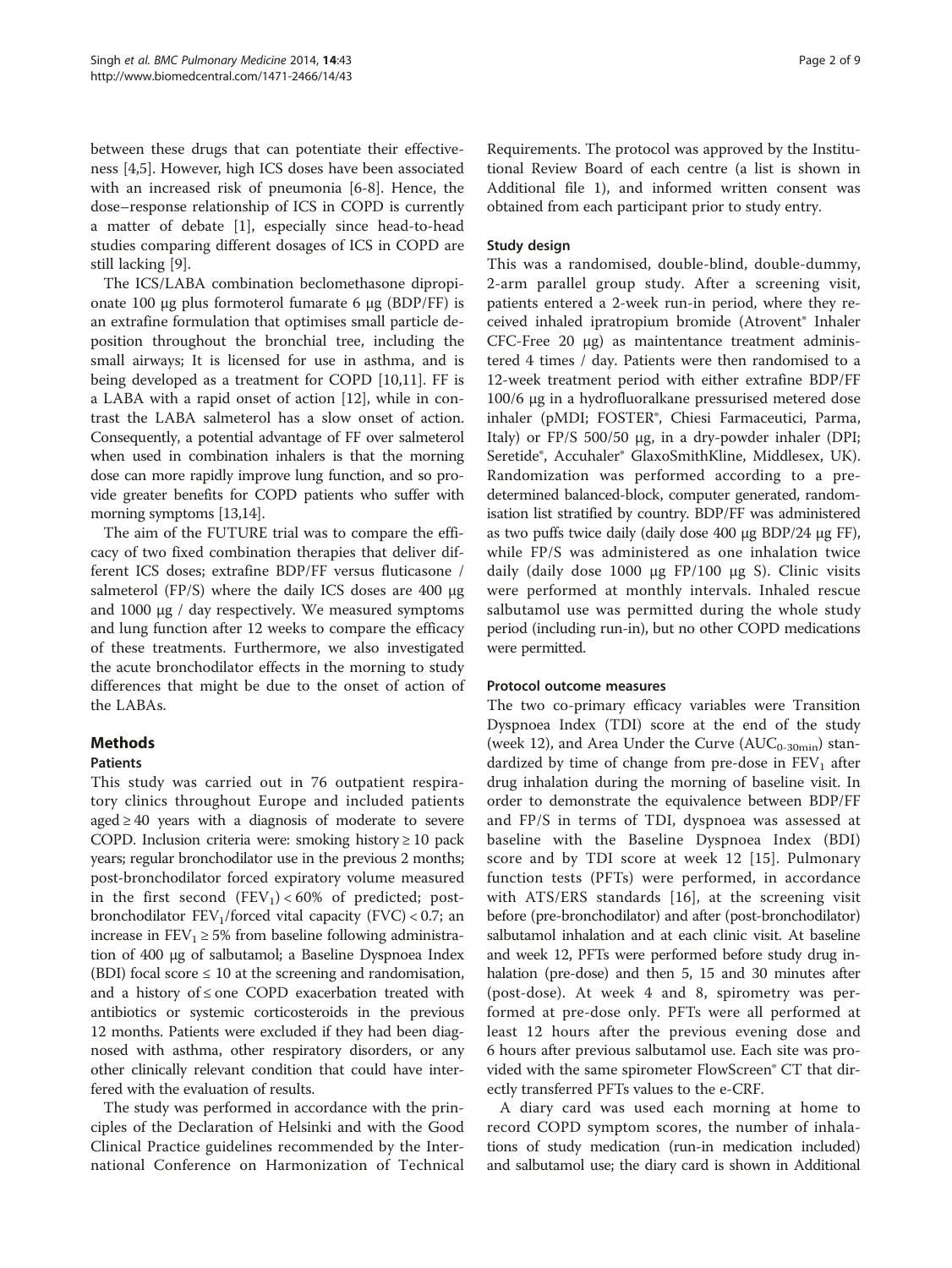file [1.](#page-7-0) Symptoms assessed with the diary card included ability to perform usual daily activities, breathlessness, night waking caused by respiratory symptoms, breathlessness on rising, cough and sputum production; each was assigned a score ranging from 0 (no symptoms) to 3 (worst), giving a maximum total score of 18 / day; this questionnaire has been used previously in a COPD clinical trial [\[11\]](#page-8-0), but has not been formally validated for this purpose.

Occurrence of COPD exacerbations and adverse events were evaluated by the Investigator at all visits, by diary review and asking the patient. Health status was assessed using the St. George's Respiratory Questionnaire (SGRQ) [[17,18](#page-8-0)] at baseline and at week 12. All patientreported outcomes were gathered pre-dose in the morning. The six-minute walking test (6MWT) was carried out following ATS guidelines [[19](#page-8-0)] at pre-dose and post-dose, both at baseline and week 12.

#### **Statistics**

Data are expressed as mean and standard deviation (SD), unless otherwise specified. The study was powered to detect a mean difference between treatments of 0.080 L in the  $AUC_{0-30min}$  standardized by time of change from pre-dose in  $FEV<sub>1</sub>$  at baseline visit, assuming a SD of 0.16 L and using a two-sample t-test with two-sided significance level of 0.05 (further details are in Additional file [1](#page-7-0)). Superiority for  $AUC_{0-30min}$  was demonstrated if the two-sided 95% confidence interval (CI) for the adjusted mean difference between the two drugs lied entirely above 0. Equivalence in TDI score was demonstrated if the two-sided 95% CI for the adjusted mean difference lied entirely within the equivalence margins fixed at  $\pm 1$ , assuming the true mean difference in TDI score between treatments is 0 and the standard deviation is 2.7.

For all parameters, the analysis of covariance, with treatment and country as factors, and baseline value (pre-dose at randomisation visit) as a linear covariate, was applied. All analyses were performed with SAS<sup>™</sup> System (SAS Institute Inc, Cary, NC), version 9.2. Statistical significance was set at 0.05 two tailed, and all analyses were performed on the intention-to-treat population (ITT). Imputation of missing data was completed following last observation carried forward method for post-baseline data. According to the current indication for ICS/LABA use in COPD [[1\]](#page-7-0), a pre-defined analysis was performed in patients with  $FEV<sub>1</sub> < 50%$  of predicted for all efficacy variables.

## Results

## Patients

Of the 675 patients screened, 419 were randomized and 373 completed the study (Figure [1](#page-3-0)). The reasons for screening failure are provided in Additional file [1.](#page-7-0) The first patient was enrolled in April 2011 and the last completed the trial in March 2012. The most common causes of study discontinuation were development of exclusion criteria (3.8%) and protocol violations (2.9%). The frequency of withdrawal for adverse events was similar in the BDP/FF and FP/S groups (0.9% and 1.4% respectively).

The characteristics of the patients at baseline is summarized in Table [1,](#page-4-0) (see Additional file [1](#page-7-0) for characteristics of the subgroup with  $FEV_1 < 50\%$  predicted). Overall, approximately 73% of patients randomised were using ICS at screening. Patient compliance evaluated from diary cards was >98% in both groups.

#### Primary endpoints

At week 12, the TDI score had improved in both groups (Figure [2\)](#page-5-0); the adjusted means (95% CI) were 1.32 (0.87- 1.77) for BDP/FF and 1.15 (0.70-1.60) for FP/S; the mean difference between treatments was 0.17 and the 95% CI for the difference  $(-0.39 \text{ to } 0.72; \text{ p} = 0.56)$  was entirely within the  $\pm 1$  equivalence margins, with no statistically significant difference between treatments. Ninety-three patients (44.1%) in the BDP/FF group and 89 (43.0%) in the FP/S group had a TDI score  $\geq 1$  (p = 0.92). The equivalence between BDP/FF and FP/S was also demonstrated in patients with  $FEV<sub>1</sub>%$  predicted <50%, where the difference between groups was −0.06 (−0.78 to 0.66;  $p = 0.87$ ; 43 patients (36.1%) in the BDP/FF group and 50 (41.0%) in the FP/S group  $(p = 0.51)$  showed a TDI score  $\geq 1$ .

The  $AUC_{0-30min}$  adjusted means (95% CI) were 0.18 L (0.16-0.19) and 0.11 L (0.09-0.12) for the BDP/FF and FP/S groups respectively, with a statistically significant difference between groups of 0.07 L (0.05-0.10;  $p < 0.001$ ). Similarly, in patients with  $FEV<sub>1</sub> < 50%$  of predicted the difference between groups was 0.08 L (0.05- 0.10,  $p < 0.001$ ). Figure [3](#page-5-0) shows that  $FEV_1$  improved significantly at 5, 15 and 30 minutes post-dose in both treatment groups  $(p < 0.001$  at all-time points). The improvements were significantly greater after BDP/FF compared to FP/S group at all timepoints  $(p < 0.001)$ ; the mean (95% CI) differences at 5, 15 and 30 minutes were 0.08 (0.06-0.11); 0.07 (0.04-0.10) and 0.07 (0.04-0.10), respectively.

## Secondary endpoints

There was an increase in the pre-dose morning  $FEV<sub>1</sub>$  at week 12 compared to baseline in both treatments groups, with no difference between treatments; see Table [2](#page-6-0) (the analysis of patients with  $FEV_1 < 50\%$  predicted is in Additional file [1](#page-7-0)).

 $FEV<sub>1</sub>$  post-dose at week 12 improved significantly in both treatment groups  $(p < 0.001$  at all time-points; Figure [3](#page-5-0)b), with a significantly greater effect observed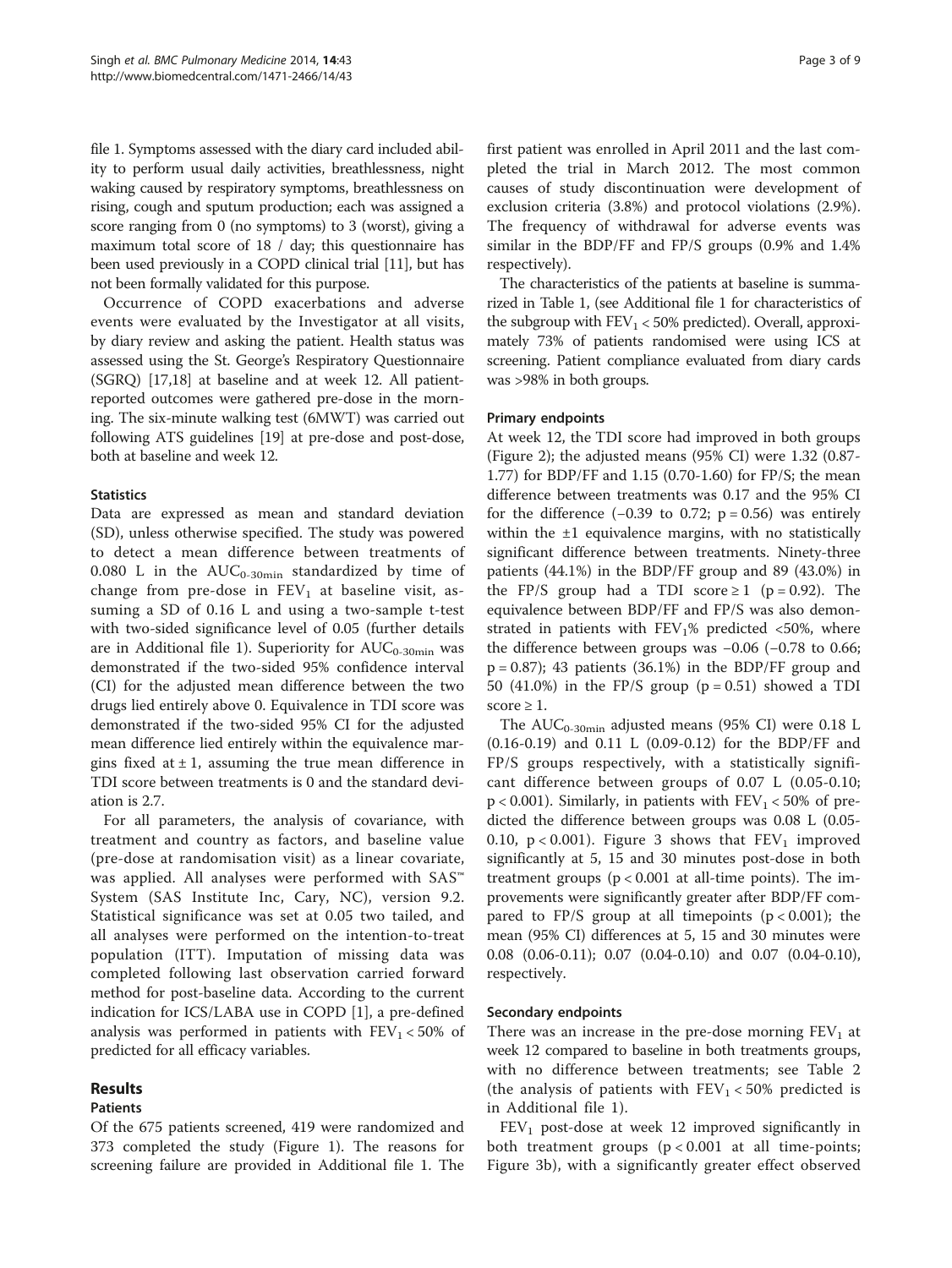<span id="page-3-0"></span>

with BDP/FF at all-time points  $(p < 0.001$  at each timepoint). The mean differences (95% CI) between groups at 5, 15 and 30 minutes were 0.09 (0.07-0.11); 0.08 (0.05-0.10) and 0.07 (0.05-0.10), respectively. Similar changes were seen in patients with  $FEV_1$  predicted <50%; see Additional file [1](#page-7-0) for figure and statistical analysis.

COPD total symptom score decreased significantly (p < 0.001) from baseline in both treatment groups at all intermediate visits (data not shown) and at the end of the study (see Additional file [1\)](#page-7-0), with no difference between treatments (see Table [2](#page-6-0)). The number of symptom-free days increased significantly in both groups  $(p < 0.001)$ , with no difference between groups. There were similar findings in patients with  $FEV_1$  predicted <50% (see Additional file [1](#page-7-0)).

The SGRQ total score, and the single domain scores, decreased significantly from baseline to week 12 ( $p < 0.001$ ) (see Figure [4](#page-6-0) and Additional file [1](#page-7-0)), with no significant difference between groups (Table [2\)](#page-6-0). The pre-dose distance walked in 6 minutes increased significantly in both treatment groups with respect to baseline in both groups (see Additional file [1](#page-7-0)). The difference between groups in the change from baseline to week 12 was 9.39 metres (95% CI: −9.63 to 28.41), and was not statistically significant (Table [2\)](#page-6-0). There were similar findings in patients with  $FEV_1$  predicted <50%; see Additional file [1](#page-7-0).

Six (2.8%) patients in the BDP/FF treatment group and 4 (1.9%) in the FP/S group reported exacerbations, with no difference between groups. The majority of exacerbations occurred in patients with  $FEV<sub>1</sub>% < 50%$  of predicted; 5 (4.2%) patients in the BDP/FF group and 3 (2.5%) in the FP/S group.

## **Tolerability**

Treatment-emergent serious adverse events (SAEs) were significantly lower ( $p = 0.024$ ) in the BDP/FF group (4 patients, 1.9%) than in the FP/S group (13 patients, 6.3%). Pneumonia was reported in 3 patients (1.4%) treated with FP/S and none treated with BDP/FF. Worsening of COPD was reported in 2 (1.0%) patients treated with FP/S and none treated with BDP/FF. Three patients (1.4%) treated with BDP/FF and 5 treated with FP/S (2.4%) discontinued the study due to adverse events (AEs). There were no differences between groups in terms of vital signs and ECG. Further details of adverse events are in Additional file [1](#page-7-0).

## **Discussion**

This is the first head-to-head study comparing extrafine BDP/FF with one of the most commonly used drugs for COPD patients (FP/S), evaluating different ICS dosages in fixed combination therapies. The TDI findings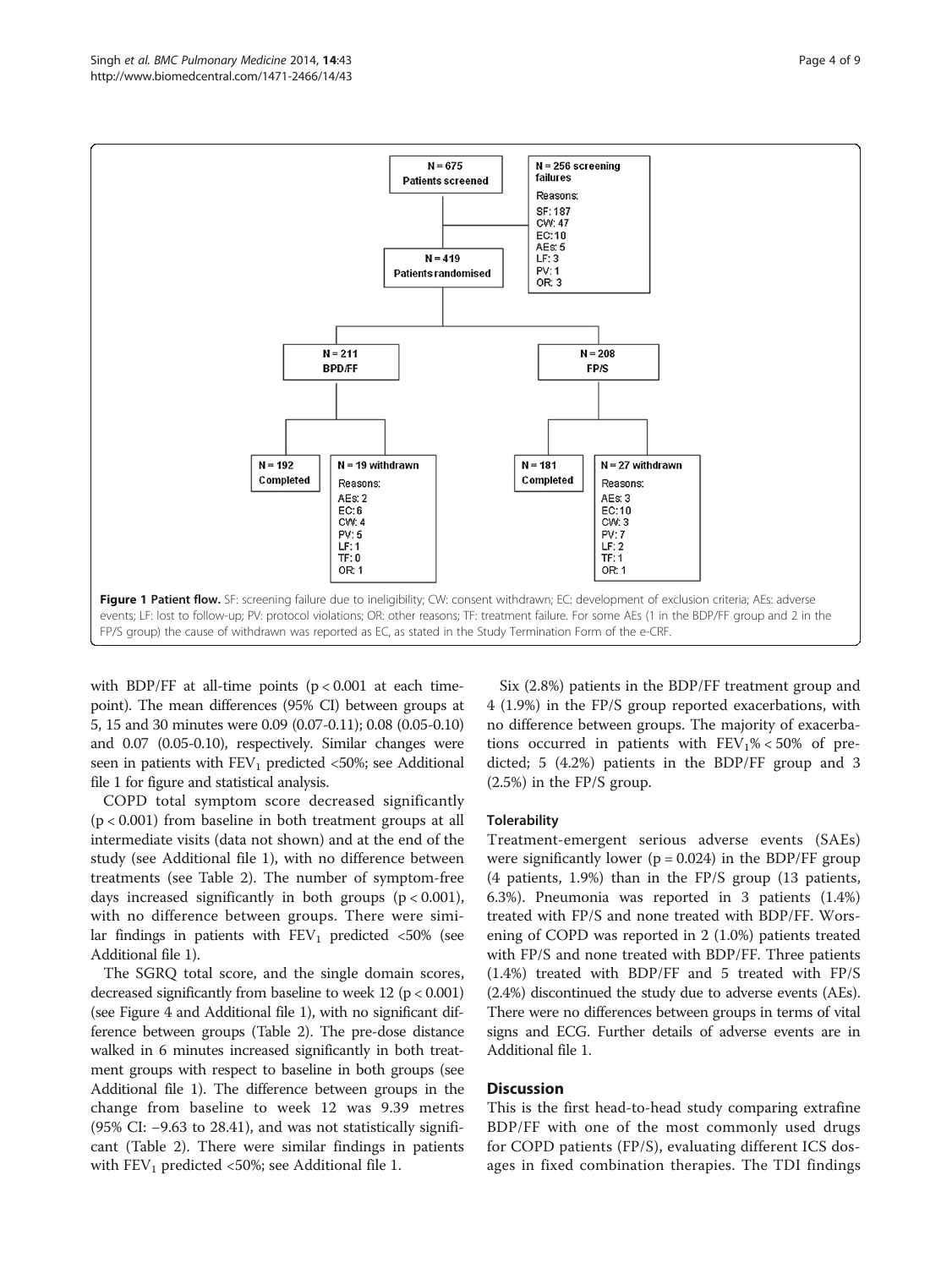<span id="page-4-0"></span>

| <b>Table 1 Demographics and baseline characteristics</b> |  |
|----------------------------------------------------------|--|
|----------------------------------------------------------|--|

|                                                                            | <b>BDP/FF</b><br>$(N = 211)$ | FP/S<br>$(N = 207)$ |
|----------------------------------------------------------------------------|------------------------------|---------------------|
|                                                                            |                              |                     |
| Gender:                                                                    |                              |                     |
| Male (%)                                                                   | 155 (73.5)                   | 143 (69.1)          |
| Female (%)                                                                 | 56 (26.5)                    | 64 (30.9)           |
| Age, years                                                                 | 63.8(8.2)                    | 63.7(8.6)           |
| BMI, $kq/m^2$                                                              | 26.16 (5.37)                 | 27.02 (5.60)        |
| Smoking habits:                                                            |                              |                     |
| Ex-smokers (%)                                                             | 106 (50.2)                   | 121 (58.5)          |
| Current smokers (%)                                                        | 105 (49.8)                   | 86 (41.5)           |
| No. of pack years                                                          | 40.1 (20.4)                  | 41.9 (23.0)         |
| Previous treatments* (%)                                                   |                              |                     |
| Long-acting anticholinergic                                                | 139 (65.9)                   | 140 (63.6)          |
| LABA                                                                       | 51(24.2)                     | 44 (21.3)           |
| ICS/LABA fixed combination                                                 | 119 (56.4)                   | 126 (60.9)          |
| ICS                                                                        | 36(17.1)                     | 28 (13.5)           |
| Pre-dose FEV <sub>1</sub> , litre                                          | 1.13(0.40)                   | 1.10(0.36)          |
| Pre-bronchodilator FEV <sub>1</sub> , litre <sup>+</sup>                   | 1.13(0.33)                   | 1.10(0.30)          |
| Post- bronchodilator FEV <sub>1</sub> , litre <sup>+</sup>                 | 1.31(0.32)                   | 1.29(0.33)          |
| Post- bronchodilator FEV <sub>1</sub> /FVC (%) <sup>+</sup>                | 44.2 (9.7)                   | 44.4 (9.8)          |
| Post- bronchodilator FEV <sub>1</sub><br>(% predicted normal) <sup>†</sup> | 46.5 (9.6)                   | 46.4 (9.8)          |
| $FEV1$ post-bronchodilator change (%) <sup>†</sup>                         | 17.5 (11.0)                  | 17.8 (11.0)         |
| <b>BDI</b> score                                                           | 6.1(1.8)                     | 6.1(1.7)            |
| SGRQ score                                                                 | 47.0 (16.7)                  | 45.2 (16.5)         |
| pre-dose 6MWT, metres                                                      | 352 (106)                    | 364 (109)           |
| Symptom score                                                              | 6.27(3.57)                   | 6.05(3.72)          |
| Symptom-free days (%)                                                      | 7.55 (20.14)                 | 7.21 (20.59)        |
| Rescue medication-free days (%)                                            | 44.27 (42.10)                | 39.69 (39.86)       |
| Patients with no exacerbations in the<br>previous year                     | 116 (55.0%)                  | 108 (52.2%)         |

All values are presented as mean (SD) or absolute number (%). BDP/FF, beclomethasone dipropionate/formoterol fumarate; FP/S, fluticasone propionate/salmeterol; BMI, body mass index; LABA, long-acting β<sub>2</sub>-agonist; ICS, inhaled corticosteroids;  $FEV<sub>1</sub>$ , forced expiratory volume in the first second, FVC, Forced Vital Capacity; BDI, basal dyspnoea index; SGRQ, St. George's respiratory questionnaire; 6MWT, 6 minutes walking test.

\*patients can have more than one treatment. † Evaluated in the screening visit (before and after salbutamol inhalation).

demonstrate that the lower ICS dose in the extrafine BDP/FF combination compared to FP/S provides equivalent symptom control, while the lung function findings for  $AUC_{0-30min}$  confirmed a faster onset of action of the formoterol component compared to salmeterol.

The co-primary endpoint measurement of TDI assessed changes in breathlessness that may have been due either to differences in the ICS or LABA in the combination inhalers. We have demonstrated that the BDP/FF combination with a lower ICS dose compared to the FP/S combination was associated with similar improvements in symptom control. This may be due to the effects of the LABAs within these combination inhalers [[3,](#page-7-0)[20\]](#page-8-0) as well as to better distribution of extrafine particles of ICS. There are differences between these LABAs, as we have demonstrated for the  $AUC_{0-30min}$ , and others have also reported in COPD studies of combination in-halers [\[13,14](#page-8-0)]. It is difficult in head to head studies of combination inhalers to be sure which effect is due to the LABA or ICS. Nevertheless, the similar results for both combinations suggests that the ICS dose used does not influence symptom control.

A major goal of COPD pharmacotherapy is to relieve subjective symptoms [[1\]](#page-7-0). The equivalence of the TDI score demonstrates that extrafine BDP/FF impacts COPD symptoms to the same degree as FP/S, despite using a lower ICS dose. A 1 unit change in TDI is recognised as a clinically meaningful difference, so we chose this magnitude of change for the equivalence limits [[21,22\]](#page-8-0). We also analysed the number of patients who improved by  $>1$ , and again did not find any difference between the treatments.

Early morning symptoms are very common in COPD patients [[2,](#page-7-0)[23\]](#page-8-0). Rapid bronchodilation improves physical exercise tolerance upon wakening, which is one of the most common COPD-associated symptoms [[23](#page-8-0)]. The faster onset of action of formoterol compared to salmeterol has been clearly demonstrated in asthma [\[24\]](#page-8-0), but results in COPD patients are less consistent, as previous studies comparing these drugs in COPD patients have often involved relatively small study populations [[25,26\]](#page-8-0), or provided uncertain results [\[27,28\]](#page-8-0). However, larger COPD studies have shown that the fixed combination of budesonide/formoterol has a faster onset of action in the morning compared to FP/S [[13,14](#page-8-0)]. We now also demonstrate this finding for extrafine BDP/FF, and show that this is present after the first dose and maintained after 12 weeks treatment. The benefit achieved after the first dose may be important in providing patients with reassurance regarding drug effectiveness, which will likely improve medication compliance [\[29\]](#page-8-0). The maintained presence of a faster onset of action in the morning observed up to 12 weeks may benefit COPD patients who chronically suffer with early morning symptoms.

The secondary efficacy endpoint measurements, which included changes in  $FEV<sub>1</sub>$  pre-dose, SGRQ and 6MWT, also showed no difference between treatments. Both treatments improved SGRQ scores and 6MWT compared to baseline, although only the mean SGRQ change from baseline for BDP/FF reached the clinical meaningful threshold (> 4 units). A large randomized controlled COPD study [\[11\]](#page-8-0) reported similar efficacy of the BDP/ FF extrafine combination to the higher ICS dose in the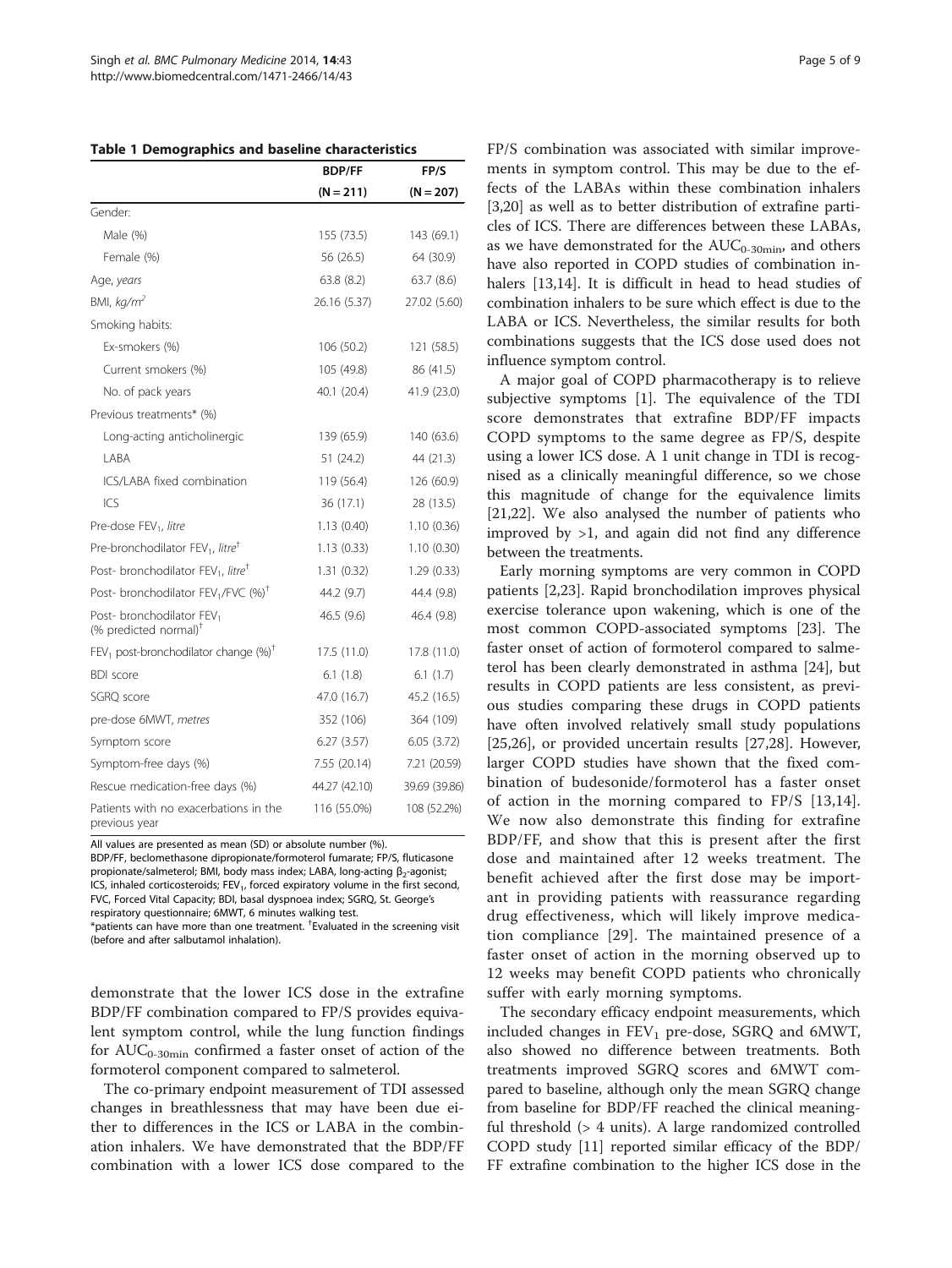<span id="page-5-0"></span>

budesonide/formoterol combination on the 6MWT over 48 weeks. The important role of long acting bronchodilators in reducing hyperinflation and thus improving exercise tolerance is well established, and these 6MWT results are likely to reflect similarities in the degree of bronchodilation and benefit on hyperinflation achieved by the LABAs [[30](#page-8-0)].



Figure 3 Change in FEV1. (a) Change from pre-dose in FEV<sub>1</sub> (L) measured at baseline; (b) Change from pre-dose in  $FEV<sub>1</sub>$  (L) measured at week 12. FEV<sub>1</sub>, forced expiratory volume in the first second; BDP/FF, beclomethasone dipropionate/formoterol fumarate; FP/S, fluticasone propionate/salmeterol. p < 0.001 at each time point compared to baseline pre-dose for both treatments and at each visit. \*\*\*p < 0.001 between treatments.

The effectiveness of the lower ICS dose in BDP/FF may be due to the extra-fine formulation that allows homogeneous distribution of the two drugs throughout the bronchial tree [[31](#page-8-0)] entailing a greater efficacy per microgram of ICS, in agreement with previous studies on asthma [[32-34\]](#page-8-0). The extra-fine BDP/FF formulation allows the treatment of both large and small airways; the latter are particularly relevant in COPD pathophysiology [[35\]](#page-8-0). Peripheral airway obstruction causes progressive "air trapping" during exercise and consequent limitation of exercise capacity in COPD patients [[1\]](#page-7-0). The effect of BDP/FF extrafine combination on small airways in COPD has been demonstrated in terms of reduction of air trapping measured as reduction in residual volume [\[36](#page-8-0)] and increase in FVC [[11](#page-8-0)].

The use of a combination with a lower ICS dose can be of particular relevance in COPD patients since side effects of ICS are dose-dependent [[7\]](#page-8-0) and are linked to an increased risk of pneumonia, as highlighted in the TORCH study [\[20](#page-8-0)]. Moreover, the approved dosage of FP/S in COPD patients is 500 μg/50 μg twice daily in the EU [\[37](#page-8-0)], while in the US only a lower dose  $(250 \text{ μg}/$ 50 μg twice daily) was approved on the basis of clinical trial results [[38-40](#page-8-0)], and importantly because an efficacy advantage of the higher strength had not been demonstrated [[41](#page-8-0)].

One limitation of this study may be the lack of a third arm as a control group (e.g. LABA alone). However, the superiority of both extrafine BDP/FF and FP/S over placebo and the monocomponents have been previously demonstrated [[11,20\]](#page-8-0).

The COPD patients enrolled were required to have  $FEV<sub>1</sub> < 60%$  of predicted, as ICS/LABA combination therapies are most commonly used in patients with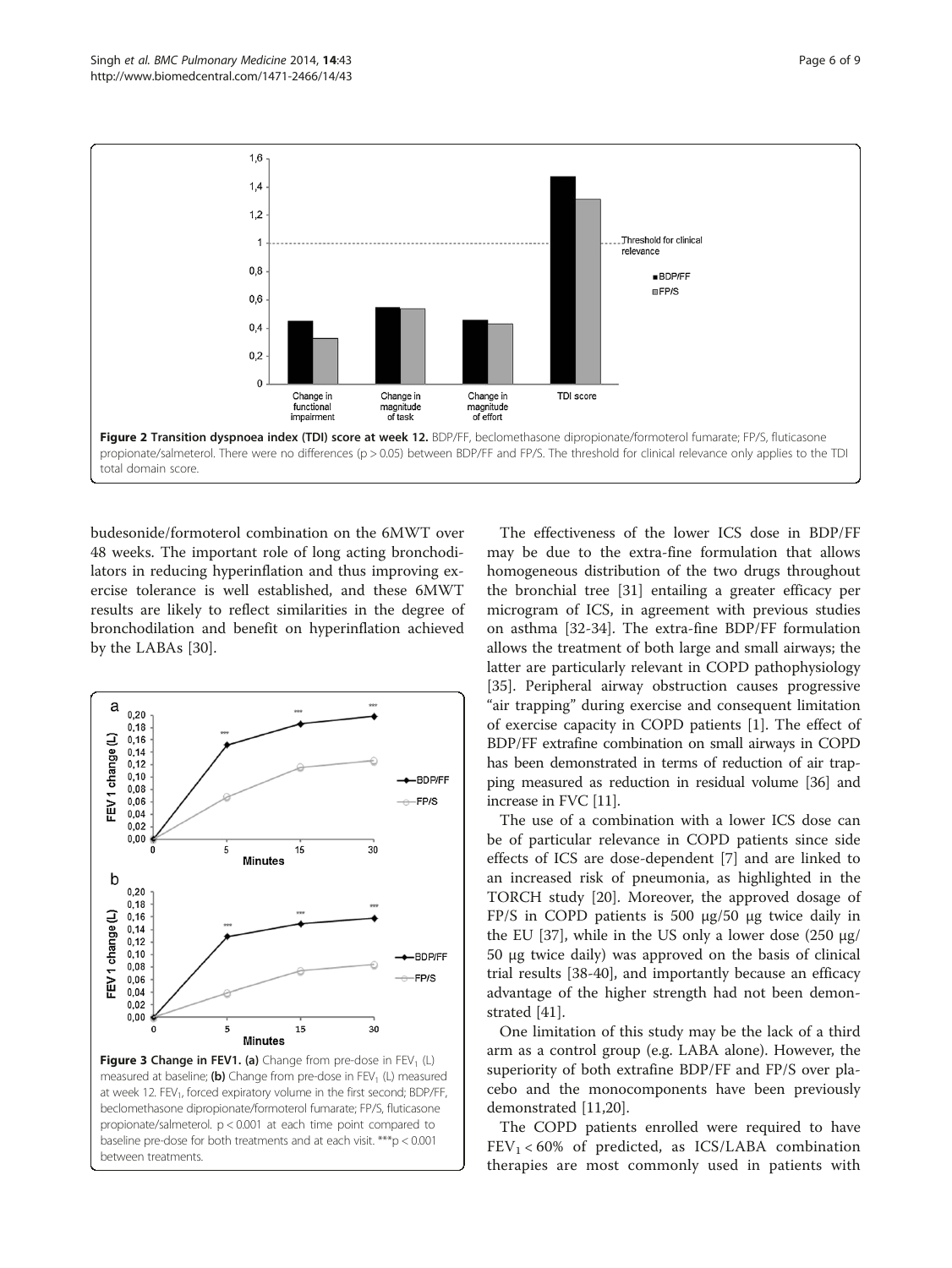|                                                                 | <b>BDP/FF</b><br>$(N = 211)$   | FP/S<br>$(N = 207)$            | Between groups<br>p value |
|-----------------------------------------------------------------|--------------------------------|--------------------------------|---------------------------|
|                                                                 |                                |                                |                           |
| Pre-dose morning FEV <sub>1</sub> , litre                       | 0.08 (0.04 to 0.11)            | $0.06$ (0.03 to 0.10)          | 0.58                      |
| Pre-dose morning FVC, litre                                     | $0.06$ ( $-0.00$ to 0.13)      | $0.05$ (-0.01 to 0.12)         | 0.82                      |
| SGRO score                                                      | $-5.92$ ( $-7.75$ to $-4.08$ ) | $-3.80$ ( $-5.70$ to $-1.90$ ) | 0.08                      |
| SGRQ decrease from baseline > 4, patients (%)                   | 95 (45.0)                      | 75 (36.2)                      | 0.16                      |
| 6MWT <sup>a</sup> , meters                                      | 31.62 (15.18 to 48.06)         | 22.23 (6.30 to 38.16)          | 0.33                      |
| 6MWT change <sup><math>a</math></sup> > 37 meters, patients (%) | 39 (18.8)                      | 34 (16.4)                      | 0.60                      |
| Symptom scoreb                                                  | $-1.21$ ( $-1.55$ to $-0.87$ ) | $-1.00$ ( $-1.35$ to $-0.65$ ) | 0.36                      |
| Breathlessness on risingb                                       | $-0.26$ ( $-0.35$ to $-0.18$ ) | $-0.24$ ( $-0.32$ to $-0.16$ ) | 0.65                      |
| Symptom-free days <sup>c</sup> ,%                               | 4.60 (1.79 to 7.41)            | 5.88 (2.99 to 8.76)            | 0.50                      |
| Use of rescue medication <sup>b</sup> , puffs                   | $-0.60$ ( $-0.78$ to $-0.42$ ) | $-0.63$ ( $-0.81$ to $-0.45$ ) | 0.80                      |
| Rescue medication-free days <sup>c</sup> ,%                     | 13.50 (9.39 to 17.61)          | 13.11 (8.89 to 17.32)          | 0.89                      |

## <span id="page-6-0"></span>Table 2 Comparisons between the groups at week 12: adjusted values from ANCOVA analysis

All values are presented as mean (95% CI) or absolute number (%).

BDP/FF, beclomethasone dipropionate/formoterol fumarate; FP/S, fluticasone propionate/salmeterol; FEV<sub>1</sub>, forced expiratory volume in the first second; FVC, Forced Vital Capacity; SGRQ, St. George's respiratory questionnaire 6MWT, 6 minutes walking test.

<sup>a</sup>change from pre-dose at randomization visit to pre-dose at the end of treatment.

b<sub></sub> mean of the last two weeks (week 11–12).<br>Soverall results were considered (entire trea

overall results were considered (entire treatment period).

more severe airflow obstruction, and the license for FP/ S matches this pulmonary function criteria. ICS/LABA combinations are licensed for use in patients with greater than or equal to one exacerbation per year. We excluded patients with greater than one exacerbation per year, in order to avoid a high drop out rate due to exacerbations during the trial period. Patients were required to demonstrate an increase in  $FEV_1 \ge 5\%$  after salbutamol at screening; this ensured that the patients had some degree of therapeutic response to beta-agonist treatment. We considered this to be a useful inclusion criteria when comparing long acting beta agonists [[13](#page-8-0),[28\]](#page-8-0). It should be noted that 73.5% of the patients included in this study were using ICS before entry into the study; the population enrolled therefore was highly representative of patients who use ICS in real life.

## Conclusions

The present study shows that, despite its lower ICS dose, extrafine BDP/FF (200/12 μg twice daily) is equivalent in improving dyspnoea and has a faster onset of action with respect to FP/S (500/50 μg twice daily) in patients with COPD. The benefits for patients treated with extrafine BDP/FF compared to FP/S may be twofold: first, the lower concern related to ICS dosage and second, a faster onset of bronchodilation, which can reduce morning symptoms.

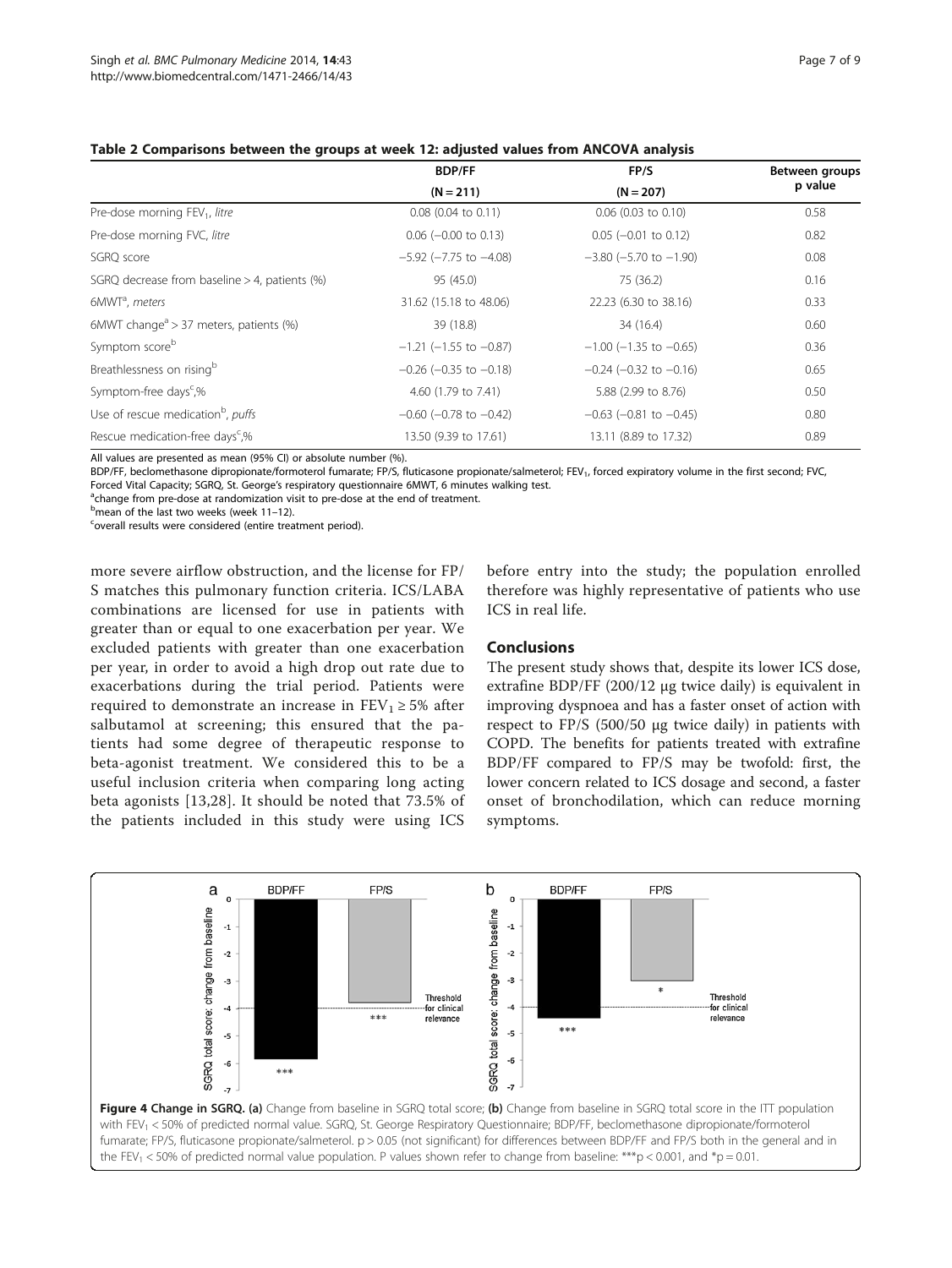## <span id="page-7-0"></span>Additional file

[Additional file 1:](http://www.biomedcentral.com/content/supplementary/1471-2466-14-43-S1.doc) Contains supplementary methods and results including: List of institutional review boards; Reasons for screen failure; Demographics of patients with FEV1<50% of predicted; Change from baseline at week 12 in efficacy parameters; Comparisons between treatments in patients with  $FEV_1 < 50\%$  of predicted; Symptom diary card; Change in FEV1 in patients with FEV1 <50% predicted.

#### Competing interests

D. Singh has received lecture fees, research grants, consultancy fees and support for conference attendance from various pharmaceutical companies including AstraZeneca, GlaxoSmithKline, Chiesi, Boehringer Ingleheim, Roche, Novartis, Cipla, Almirall and Merck. G. Nicolini, E. Bindi and D.Guastalla are employees of Chiesi Farmaceutici S.p.A. M. Corradi has provided consultancy services to Chiesi Farmaceutici. J. Kampschulte, W. Pierzchala and M.Szilasi have nothing to disclose. A. Sayiner has received honoraria for consulting and presenting from AstraZeneca, Boehringer Ingelheim, GlaxoSmithKline, Novartis and Pfizer. C. Terzano has received honoraria for consulting and presenting from Chiesi Farmaceutici, Menarini, AstraZeneca, Boehringer Ingelheim, GlaxoSmithKline, Pfizer, Novartis, Artsana and Mefar. J. Vestbo has received honoraria for consulting and presenting from Chiesi Farmaceutici, AstraZeneca, Bioxydyn, Boehringer Ingelheim, GlaxoSmithKline, Novartis, Syntaxin and Takeda.

#### Authors' contributions

DS, JV and GN were involved in study conception and design, data interpretation, manuscript writing and approval. EB, MC and DG were involved in study conception and design, data interpretation and manuscript approval. JK, WP, AS, MS and CT were involved in study design, data acquisition, manuscript revision and manuscript approval. All authors read approved the final manuscript.

#### Acknowledgements

Editorial assistance for preparing manuscript was provided by Pencil and Papers. We are especially grateful to Àlvar Agustí, Andrea Bizzi, Stefano Petruzzelli, and Stefano Vezzoli for their contribution to the sample size calculation and the study design.

Coordinating Centres: Denmark: J Vestbo (Department of Cardiology and Respiratory Medicine, Copenhagen); France: JP Grignet (Centre Hospitalier de Denain); Germany: J Kampschulte (Praxis Dr. Jorg Kampschulte); Hungary: M Szilasi (Karolina Kórház és Rendelőintézet Tüdőgyógyászat); Italy: C Terzano (Policlinico Umberto I); Poland: W Pierzchała (Niepubliczny Zakład Opieki Zdrowotnej "PROFILAKTYKA"); Slovakia: S Hrebenár (Pľúcna ambulancia, Hrebenár s.r.o); Spain: À Agustí (Hospital Clínic de Barcelona); Turkey: A Sayiner (Ege Üniversitesi Tip Fakültesi); United Kingdom: D Singh (University Hospital of South Manchester).

Participating Centres: DENMARK: V Backer (Dept. of Pulmonary Research, Bispebjerg Hospital, Copenhagen), R Dahl (Aarhus University Hospital), N Seersholm (Gentofte Hospital), I Titlestad (Dept. Of Pulmonary Research, Odense University hospital, Odense), J Vestbo (Department of Cardiology and Respiratory Medicine, Copenhagen).

FRANCE: M Larrousse (Centre Hospitalier de Toulon).

GERMANY: F Kanniess (KLB Healthresearch Luebeck), J Kampschulte (Praxis Dr. Jorg Kampschulte), J Heider (SMO.MD GmbH Zentrum für klinische Studien), M Höfer (Pneumologische Gemeinschaftspraxis Saarbrücken); G Illies (SMO.MD GmbH Zentrum für klinische Studien), P Kühnelt (Fachinternistische Praxisgemeinschaft), A Ludwig-Sengpiel (KLB Healthresearch Luebeck), R Redlich (Pneumologische Praxis Dr. Redlich), H Teutemacher (Gemeinschaftspraxis für Pneumologie), M Unland (Gemeinschaftspraxis für Pneumologie), J Winkler (Praxis Dr. Jörg Winkler).

HUNGARY: B Bálint, Z Bártfai, A Bartha, V Csajbók, Z Csontos, Tì Kecskés, G Kelen, G Losonczy, I Mészáros (Szigetszentmiklós), M Póczi (Dr. Kenessey Albert Kórház-Rendelőintézet), V Obbágy (Jósa András Oktatókórház Egészségügyi Szolgáltató), G Pánczél (Bács-Kiskun Megyei Önkormányzat Kórháza Szegedi Tudományegyetem Általános Orvostudományi Kar Oktató Kórháza), M Szilasi (Karolina Kórház és Rendelőintézet Tüdőgyógyászat), Z Szalai (Centrum-Tüdőgyógyászati Klinika), Z Sztancsik (Békés Megyei Képviselő-testület Pándy Kálmán Kórház), P Szabo (Szabolcs-Szatmár-Bereg

Megyei Önkormányzat Jósa András Oktató Kórház), S Vasas (Fővárosi Önkormányzat Szent János Kórháza és Észak-budai Egyesített Kórházai Tüdőgondozó Szakrendelő).

ITALY: M Caputi (Azienda Ospedaliera Monaldi), V Cardaci (IRCCS San Raffaele La Pisana), G Di Maria (A.O. Policlinico di Catania), S Nava (Ospedale Sant'Orsola-Malpighi), A Palla (Università di Pisa), A Pesci (A.O. S. Gerardo), C Terzano (Policlinico Umberto I). POLAND: A Antczak (Prywatny Gabinet Specjalistyczny), H Batura-Gabryel, A Fal (DOBROSTAN - Gabinety Lekarskie), E Gross-Tyrkin (NZOZ "Non Nocere"), P Kuna, I Grzelewska-Rzymowska (Gabinet Lekarski SERIA IWONA GRZELEWSKA-RZYMOWSKA), J Milanowski (Samodzielny Publiczny Szpital Kliniczny), P Nalepa (Szpital Specjalistyczny im Jana Pawła II), I Oddział (Chorób Płuc), E Niżankowska-Mogilnicka (Szpital Uniwersytecki w Krakowie), W Pierzchała (Niepubliczny Zakład Opieki Zdrowotnej "PROFILAKTYKA"), P Śliwiński (Instytut Gruźlicy i Chorób Płuc. Zakład Diagnostyki i Leczenia Niewydolności Oddychania), M Szmidt (Wojewódzki Szpital Specjalistyczny im. M. Curie-Skłodowskiej), S Wesołowski (Zakład Fizjopatologii Oddychania, Instytut Gruźlicy i Chorób Płuc), K Wytrychowski (NZOZ Lekarze Specjaliści J.Małolepszy i Partnerzy). SLOVAKIA: K Arpasova (Diunea, sro. Ambulancia PaF), Ľ Frajtová (PULMO, s.r.o,), A Golubov (Neštátna ambulancia pneumológie a ftizeológie, Nemocničná) , I Hlinka (ALERGOIMUNO s.r.o), H Horváthová (PNEUMO-CENTRUM, s.r.o, Poliklinika), S Hrebenár (Pľúcna ambulancia, Hrebenár s.r.o), D Kavková (Pľúcna ambulancia, Poliklinika ADUS), K Virčíková (PNEUMO-MED, s.r.o).

SPAIN: M Dominguez (Hospital del Mar), J Serra Batlles (Hospital General Vic), C Domingo Ribas (Hospital Parc Taulí).

TURKEY: A Akkoclu ( Dokuz Eylül Üniversitesi), A Cilli (Akdeniz Üniversitesi), R Demir (Erciyes Üniversitesi), Ö Dikensoy (Gaziantep Üniversitesi), F Ece (Bilim Üniversitesi), E Ege (Uludag Üniversitesi), S Karakurt (Marmara Üniversitesi), A Kocabas (Çukurova Üniversitesi), A Sayiner (Ege Universitesi), Z Yildirim (Fatih Üniversitesi).

UNITED KINGDOM: S Birring (Kings College Hospital), A Fisher (Freeman Hospital), L McGarvey (Belfast City Hospital).

#### Funding

This study was funded by Chiesi Farmaceutici S.p.A., Parma, Italy.

#### Author details

<sup>1</sup>University of Manchester, Medicines Evaluation Unit, University Hospital of South Manchester Foundation Trust, Manchester, UK. <sup>2</sup>Corporate Clinical Development, Chiesi Farmaceutici S.p.A, Parma, Italy. <sup>3</sup>Department of Clinical and Experimental Medicine, University of Parma, Parma, Italy. <sup>4</sup>Corporate Marketing, Chiesi Farmaceutici S.p.A, Parma, Italy. <sup>5</sup>Praxis Dr. Jorg Kampschulte Wulffstrasse 7, Berlin, Germany. <sup>6</sup>Niepubliczny Zakład Opieki Zdrowotnej "PROFILAKTYKA", ul. Medyków 10, 40-752 Katowice, Poland. <sup>7</sup> <sup>7</sup> Department of Chest Diseases, Ege University Faculty of Medicine, Bornova, Izmir, Turkey. <sup>8</sup>Debreceni Egyetem Orvos és Egészségtudományi Centrum-Tüdőgyógyászati Klinika Nagyerdei krt. 98, Debrecen 4032, Hungary. <sup>9</sup> U.O.C. Malattie Respiratorie Policlinico Umberto I- Università degli Studi di Roma "La Sapienza", Roma, Italy. 10Department of Respiratory Medicine, Odense University Hospital / University of Southern Denmark, Odense, Denmark.

#### Received: 22 August 2013 Accepted: 3 March 2014 Published: 12 March 2014

#### References

- 1. Vestbo J, Hurd SS, Agusti AG, Jones PW, Vogelmeier C, Anzueto A, Barnes PJ, Fabbri LM, Martinez FJ, Nishimura M, Stockley RA, Sin DD, Rodriguez-Roisin R: Global Strategy for the Diagnosis, Management and Prevention of Chronic Obstructive Pulmonary Disease, GOLD Executive Summary. Am J Respir Crit Care Med 2013, 187(4):347–365. 10.1164/rccm.201204-0596PP.
- 2. Kessler R, Partridge MR, Miravitlles M, Cazzola M, Vogelmeier C, Leynaud D, Ostinelli J: Symptom variability in patients with severe COPD: a pan-European cross-sectional study. Eur Respir J 2011, 37(2):264–272.
- 3. Dong YH, Lin HH, Shau WY, Wu YC, Chang CH, Lai MS: Comparative safety of inhaled medications in patients with chronic obstructive pulmonary disease: systematic review and mixed treatment comparison metaanalysis of randomized controlled trials. Thorax 2013, 68(1):48–56.
- 4. Barnes PJ: Scientific rationale for inhaled combination therapy with longacting beta2-agonists and corticosteroids. Eur Respir J 2002, 19:182-191.